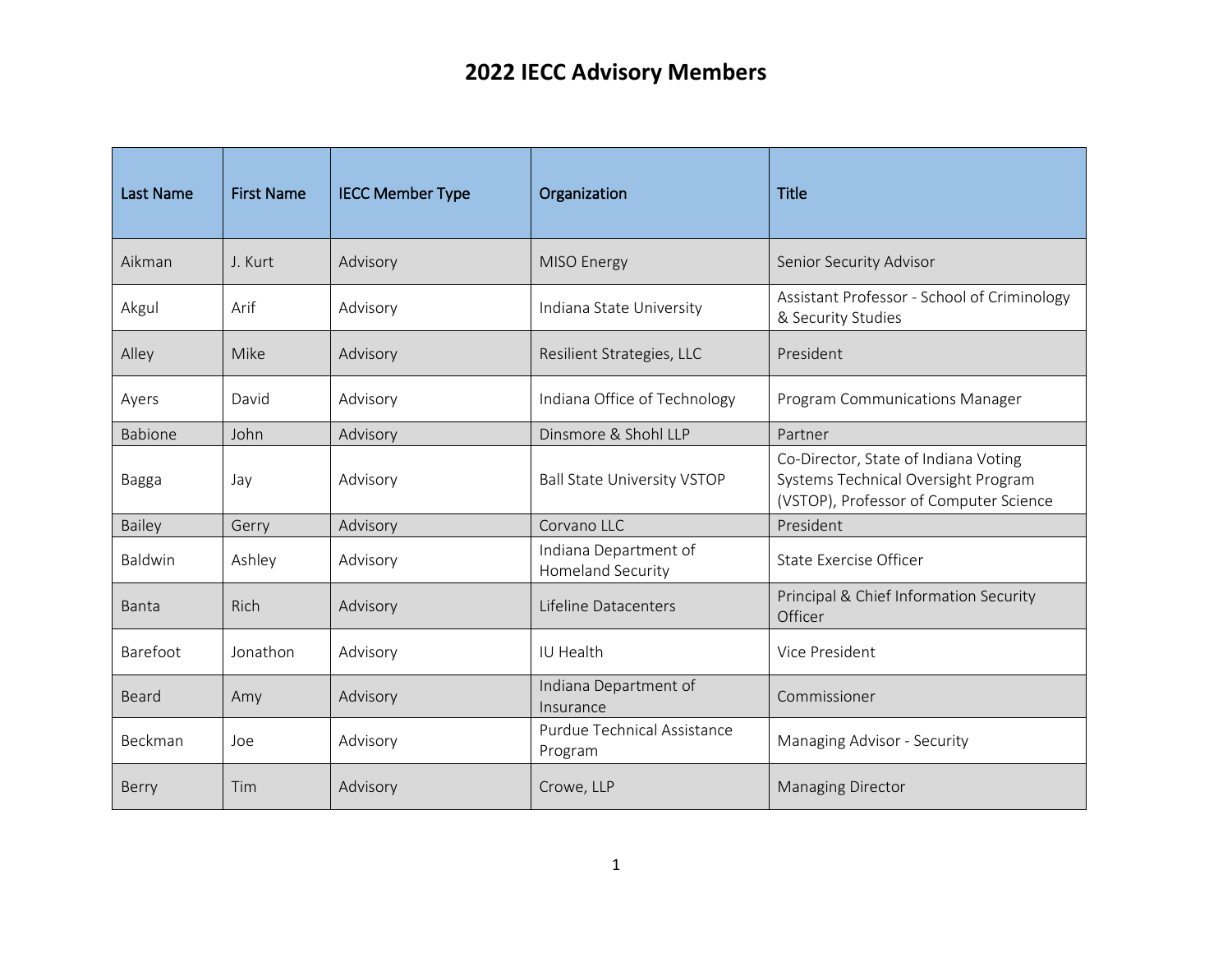| Berry            | Scott   | Advisory                  | Indiana Municipal Power<br>Agency      | Compliance Manger                                     |
|------------------|---------|---------------------------|----------------------------------------|-------------------------------------------------------|
| Berryman         | Glenn   | Advisory                  | <b>Community Health Network</b>        | <b>CISO</b>                                           |
| Berry-<br>Tayman | Lisa    | Advisory                  | Kevel                                  | Director of Security and Privacy                      |
| <b>Bowers</b>    | Scott   | Advisory                  | Hoosier Energy REC                     | VP Public Policy and Member Services                  |
| <b>Braidich</b>  | Richard | Advisory                  | <b>RCR Technology</b>                  | Chief Information Security & Privacy Officer          |
| <b>Britt</b>     | Luke    | Advisory                  | Indiana Office of Public<br>Counselors | <b>Public Access Counselor</b>                        |
| Brown            | James   | Advisory                  | Dark Chariot Consulting                | CEO/Owner                                             |
| <b>Brown</b>     | Allen   | Advisory                  | Midwest Natural Gas                    | <b>IT Director</b>                                    |
| <b>Bush</b>      | Ron     | Advisory                  | Ron Bush Consulting, Inc.              | President                                             |
| <b>Butler</b>    | Jacob   | Advisory                  | Parkview Health                        | Manager of Enterprise Systems                         |
| Campbell         | Kent    | Advisory                  | Archdiocese of Indianapolis            | Chief Information Officer                             |
| Cassady          | John    | Advisory                  | Wabash Valley Power                    | Executive Vice President, Public Policy &<br>Advocacy |
| Chari            | Bharath | Advisory                  | Deloitte                               | Cyber Risk Services                                   |
| Chrislip         | Chris   | Advisory                  | <b>EICORP</b>                          | Senior Cybersecurity Architect                        |
| Chu              | Tony    | Voting Designee, Advisory | Indiana Department of Revenue          | Chief Information Security Officer                    |
| Cloud            | Matthew | Advisory                  | Holy Cross College at Notre<br>Dame    | Professor of the Practice fo Computer<br>Science      |
| Cook             | Rhonda  | Advisory                  | <b>Cook Government Advisors</b>        | President                                             |
| Cudby            | Joe     | Advisory                  | <b>MXL Consulting</b>                  | Chief Executive Officer/Principal                     |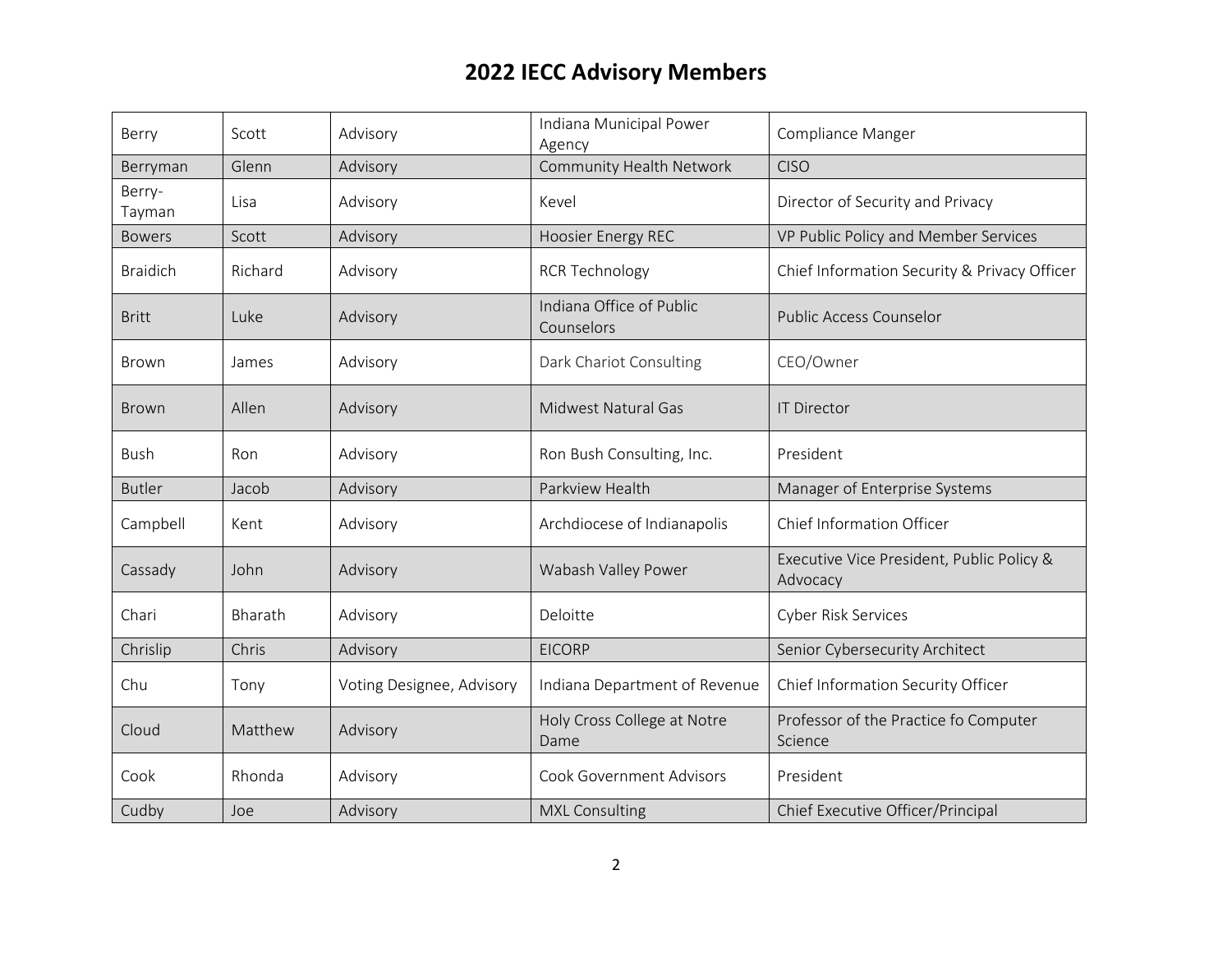| Davis        | Philip   | Advisory                  | Community Health Network                        | Director, IT Risk and Compliance                               |
|--------------|----------|---------------------------|-------------------------------------------------|----------------------------------------------------------------|
| Day          | David R. | Advisory                  | MISO Energy                                     | <b>Consulting Information Security Analyst</b>                 |
| Dessuit      | Frank    | Advisory                  | <b>NIPSCO</b>                                   | Ops Technology and Security Manager                            |
| Dignin       | Kelly    | Advisory                  | Integrated Public Safety<br>Commission          | <b>Executive Director</b>                                      |
| Dittmer      | Robert   | Advisory                  | Government Performance<br>Solutions, LLC        | Senior Consultant                                              |
| <b>Dlug</b>  | Beth     | Voting Designee, Advisory | Allen County Election Board                     | <b>Elections Director</b>                                      |
| Donahue      | Matthew  | Advisory                  | Consultant                                      | Consultant                                                     |
| Ehrenberg    | Jim      | Advisory                  | Indiana Office of Technology                    | <b>General Counsel</b>                                         |
| <b>Ellis</b> | Greg     | Advisory                  | Indiana Chamber of Commerce                     | Vice President, Energy and Environmental<br>Policy             |
| Ferdon       | Mary     | Advisory                  | City of Columbus                                | Executive Director Administration and<br>Community Development |
| Ferrante     | Anthony  | Advisory                  | FTI Consulting                                  | Global Head of Cybersecurity, Senior<br>Managing Director      |
| Fite         | Tom      | Advisory                  | Indiana Department of Financial<br>Institutions | Director                                                       |
| Foltz        | Jeramy   | Advisory                  | Tech Mahindra                                   | Developer - Team Lead                                          |
| Foreman      | Jamie    | Advisory                  | City of Carmel Water, INWARN                    | Drinking Water Regulatory Compliance<br>Administrator          |
| Frank        | Michael  | Advisory                  | Anderson University                             | Professor of Political Science                                 |
| Fredland     | Valita   | Advisory                  | Community Health Network                        | Senior General Counsel                                         |
| Funk         | Michelle | Advisory                  | Indiana Utility Regulatory<br>Commission        | Senior Utility Analyst                                         |
| Garmon       | Joe      | Advisory                  | Wabash Valley Power                             | <b>Cyber Security Coordinator</b>                              |
| Giles        | Clark    | Advisory                  | City of Indianapolis                            | Chief Technical Officer                                        |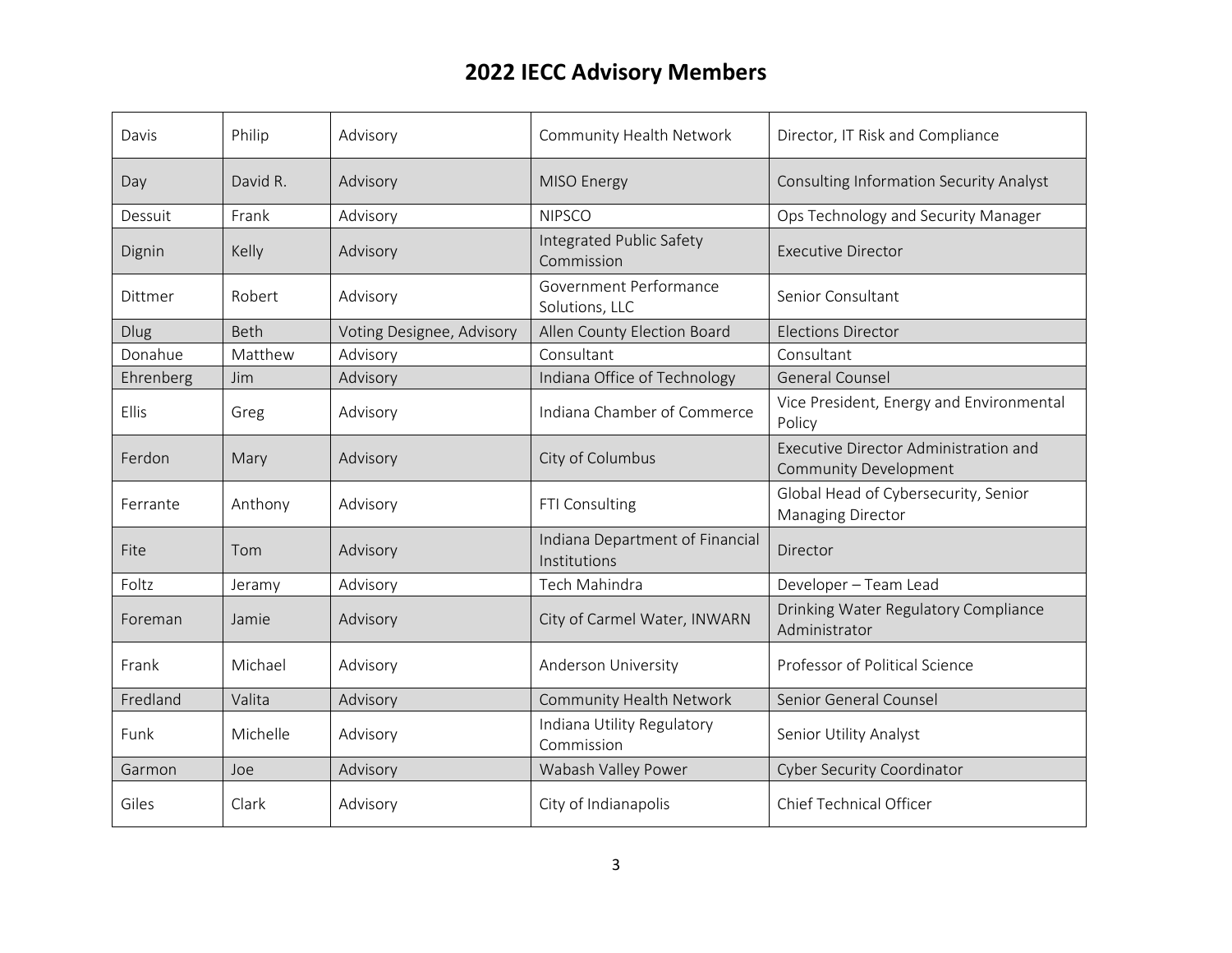| Gilroy      | Rose          | Advisory                  | Indiana National Guard                                   | J36 Defensive Cyber Programs                                                      |
|-------------|---------------|---------------------------|----------------------------------------------------------|-----------------------------------------------------------------------------------|
| Goldsmith   | Reid          | Advisory                  | Indianapolis International<br>Airport                    | Senior Director Information Technology                                            |
| Goodwin     | Travis        | Advisory                  | Indiana Department of<br><b>Environmental Management</b> | Senior Environmental Manager, Security in<br><b>Counter Terrorism Coordinator</b> |
| Greene      | John          | Advisory                  | New Lisbon Telephone<br>Company                          | Chief Executive Officer                                                           |
| Gregg       | John          | Advisory                  | Accelerate Indiana<br>Municipalities                     | Grassroots Legislative Advocate                                                   |
| Guarente    | Tom           | Advisory                  | DeepInstinct                                             | Americas Vice President                                                           |
| Hackett     | Jeffrey (Col) | Voting Designee, Advisory | Indiana National Guard                                   | <b>External Affairs and Alliances</b>                                             |
| Hadley      | Ryan          | Voting Designee, Advisory | Indiana Utility Regulatory<br>Commission                 | <b>Executive Director of External Affairs</b>                                     |
| Harper      | <b>Bryan</b>  | Voting Designee, Advisory | Indiana State Police                                     | Criminal Investigation                                                            |
| Harper      | Meredith      | Advisory                  | Eli Lilly and Company                                    | <b>CISO</b>                                                                       |
| Hart        | Joni K.       | Advisory                  | <b>Comcast NBC Universal</b>                             | Vice President, State Government Affairs                                          |
| Havens      | Tom           | Advisory                  | Indiana Cable & Broadband<br>Association                 | <b>Executive Director</b>                                                         |
| Heir        | Rajinder      | Voting Designee, Advisory | Indiana Commission for Higher<br>Education               | Chief Technology Officer                                                          |
| Hochstetler | Jay           | Advisory                  | <b>Qumulus Solutions</b>                                 | Vice President Security Services, Chief<br>Information Security Officer           |
| Hoffmeyer   | Rachel        | Voting Designee, Advisory | Indiana Secretary of State                               | Deputy Secretary of State                                                         |
| Hollenbeck  | Taylor        | Advisory                  | Indiana Office of Technology                             | <b>Division Director</b>                                                          |
| Holmes      | Evan          | Advisory                  | CenterPoint Energy                                       | Manager, Control Systems Infrastructure<br>and Security                           |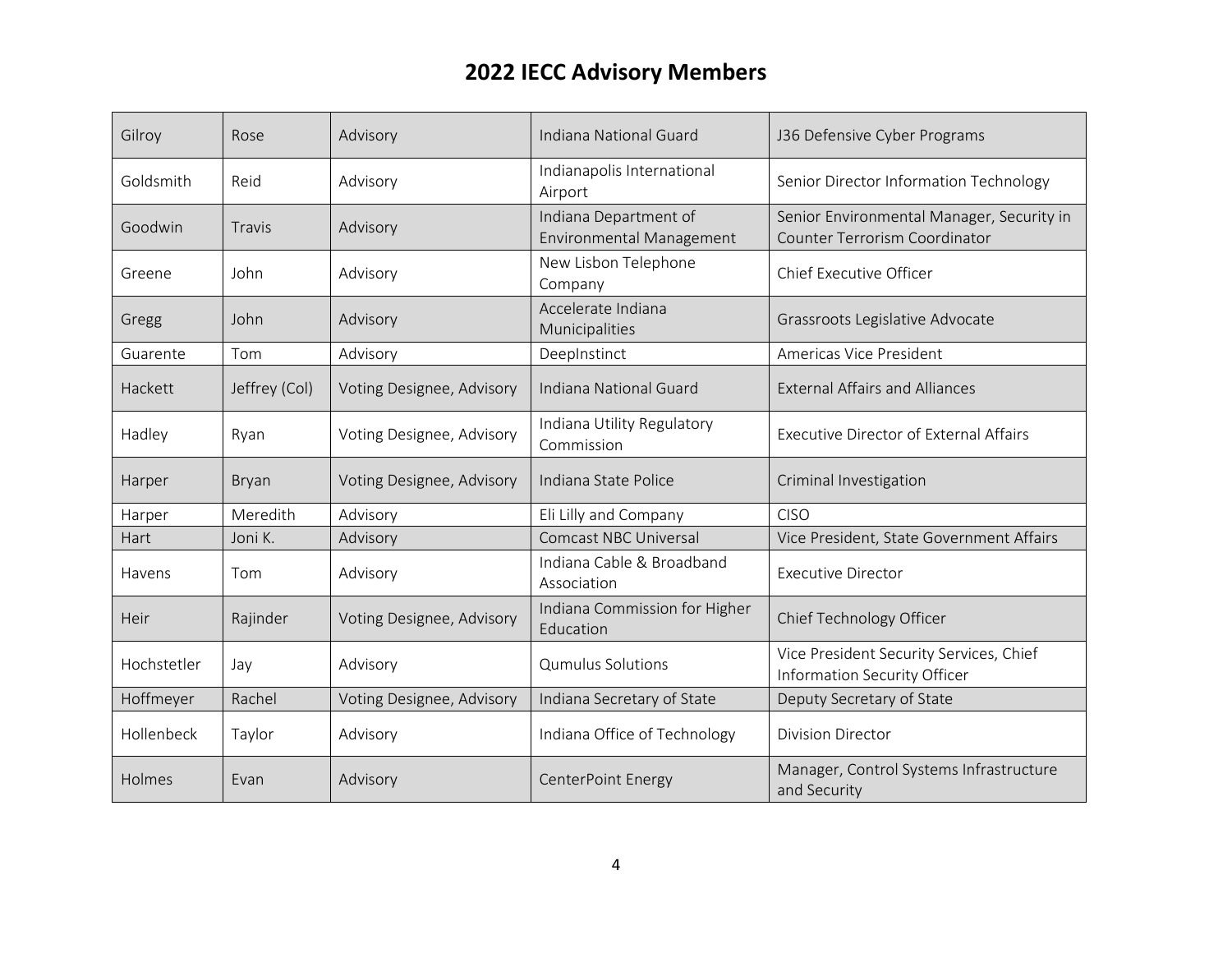| Holtrey        | Earnie       | Advisory                  | Indiana Office of Community<br>and Rural Affairs                                | Project Manager                                                                                                                                    |
|----------------|--------------|---------------------------|---------------------------------------------------------------------------------|----------------------------------------------------------------------------------------------------------------------------------------------------|
| Hosick         | David        | Advisory                  | Indiana Department of<br><b>Homeland Security</b>                               | <b>Communications Director</b>                                                                                                                     |
| Howell         | Michele      | Advisory                  | Aon Risk Services Central                                                       | Vice President, Business Development                                                                                                               |
| Ira            | Adam         | Advisory                  | Frost Brown Todd                                                                | Attorney                                                                                                                                           |
| Jain           | Hemant       | Voting Designee, Advisory | Indiana Office of Technology                                                    | Chief Information Security Officer                                                                                                                 |
| <b>Jeffers</b> | Chris        | Advisory                  | Indiana Economic Development<br>Corporation                                     | <b>PTAC Director</b>                                                                                                                               |
| Johns          | Jason        | Advisory                  | Sondhi Solutions                                                                | President                                                                                                                                          |
| Johnson        | Jason        | Advisory                  | Parkview Health                                                                 | IS Manager                                                                                                                                         |
| Johnston       | Kathleen     | Advisory                  | Michael I. Arnolt Center for<br>Investigative Journalism,<br>Indiana University | <b>Founding Director</b>                                                                                                                           |
| Justice        | Connie (Dr.) | Advisory                  | <b>IUPUI</b>                                                                    | Professor                                                                                                                                          |
| Keller         | John (Dr.)   | Advisory                  | Indiana Department of<br>Education                                              | Chief Information Officer, IT                                                                                                                      |
| Keyler         | Dawn         | Advisory                  | Wessler Engineering, AWWA,<br><b>InWARN</b>                                     | Project Analyst II, Wessler Engineering; Vice<br>Chair of Indiana Section AWWA Emergency<br>Response Committee; and Secretary for<br><b>InWARN</b> |
| Kiilu          | Joshua       | Advisory                  | Indiana Department of<br><b>Homeland Security</b>                               | <b>Emergency Services Program Manager</b>                                                                                                          |
| King           | <b>Brad</b>  | Advisory                  | Indiana Election Commission                                                     | <b>Election Division Co-Director</b>                                                                                                               |
| Koressel       | Jake         | Advisory                  | Indiana Department of<br>Education                                              | Computer Science Specialist                                                                                                                        |
| Krebs          | Victoria     | Advisory                  | AT&T                                                                            | Professional Cybersecurity                                                                                                                         |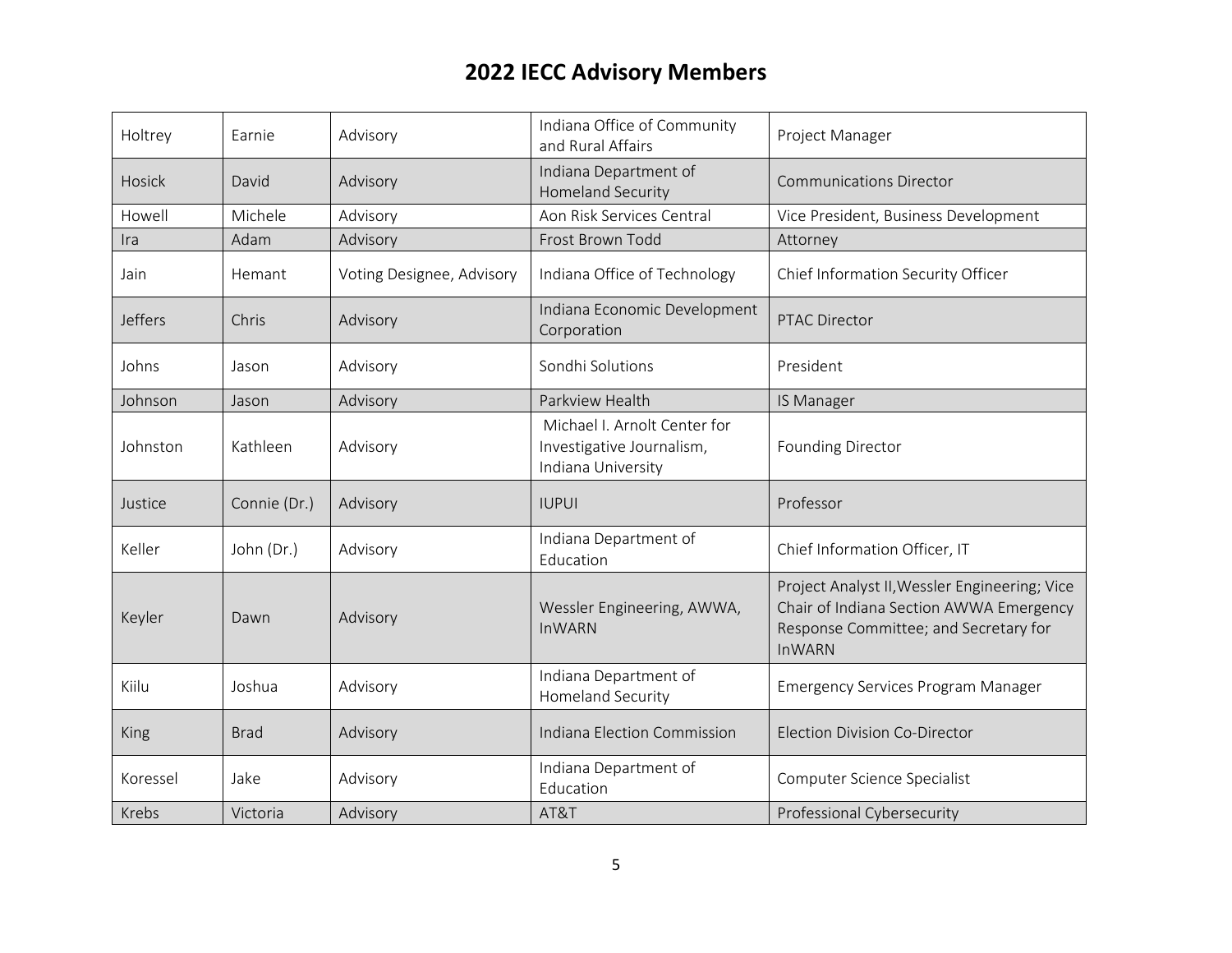| Krevda   | Stefanie | Voting Designee, Advisory | Indiana Utility Regulatory<br>Commission     | Commissioner                                                  |
|----------|----------|---------------------------|----------------------------------------------|---------------------------------------------------------------|
| Kroft    | Kent     | Advisory                  | <b>Tippecanoe County</b>                     | Chief Information Officer                                     |
| Langley  | Bryan    | Voting Designee, Advisory | Indiana Economic Development<br>Corporation  | Senior Vice President of Defense                              |
| Leetz    | Tanya    | Advisory                  | Peoples Bank                                 | Executive VP, Chief Information and Chief<br>Security Officer |
| Lehigh   | Keith    | Advisory                  | Indiana University                           | Chief Information Security Officer                            |
| Lewis    | Landon   | Voting Designee, Advisory | Pondurance                                   | Chief Executive Officer                                       |
| Linder   | Jared    | Advisory                  | Family and Social Services<br>Administration | Chief Information Officer                                     |
| Lizza    | Meredith | Voting Designee, Advisory | Indiana Governor's Office                    | <b>Operations Director</b>                                    |
| Lodin    | Steve    | Advisory                  | Sallie Mae Bank                              | Senior Director, Cybersecurity Operations                     |
| Loepker  | Mark     | Advisory                  | Insure                                       | Director                                                      |
| Lohrentz | John     | Advisory                  | Munster Police Department                    | Intelligence Analyst / Digital Forensic<br>Analyst            |
| Lubsen   | Graig    | Advisory                  | Indiana Office of Technology                 | Director of Communications                                    |
| Mabry    | Kevin    | Advisory                  | Sentree Systems, Corp.                       | Chief Executive Officer                                       |
| Mackey   | William  | Advisory                  | Indiana State University                     | Instructor                                                    |
| Martz    | Jeff     | Advisory                  | Health and Hospital<br>Corporation           | Chief Information Security Officer                            |
| Mathis   | Dan      | Advisory                  | Indiana Office of Technology                 | Compliance Manger                                             |
| Mayes    | Lindsey  | Advisory                  | Indiana Secretary of State                   | <b>IT Director</b>                                            |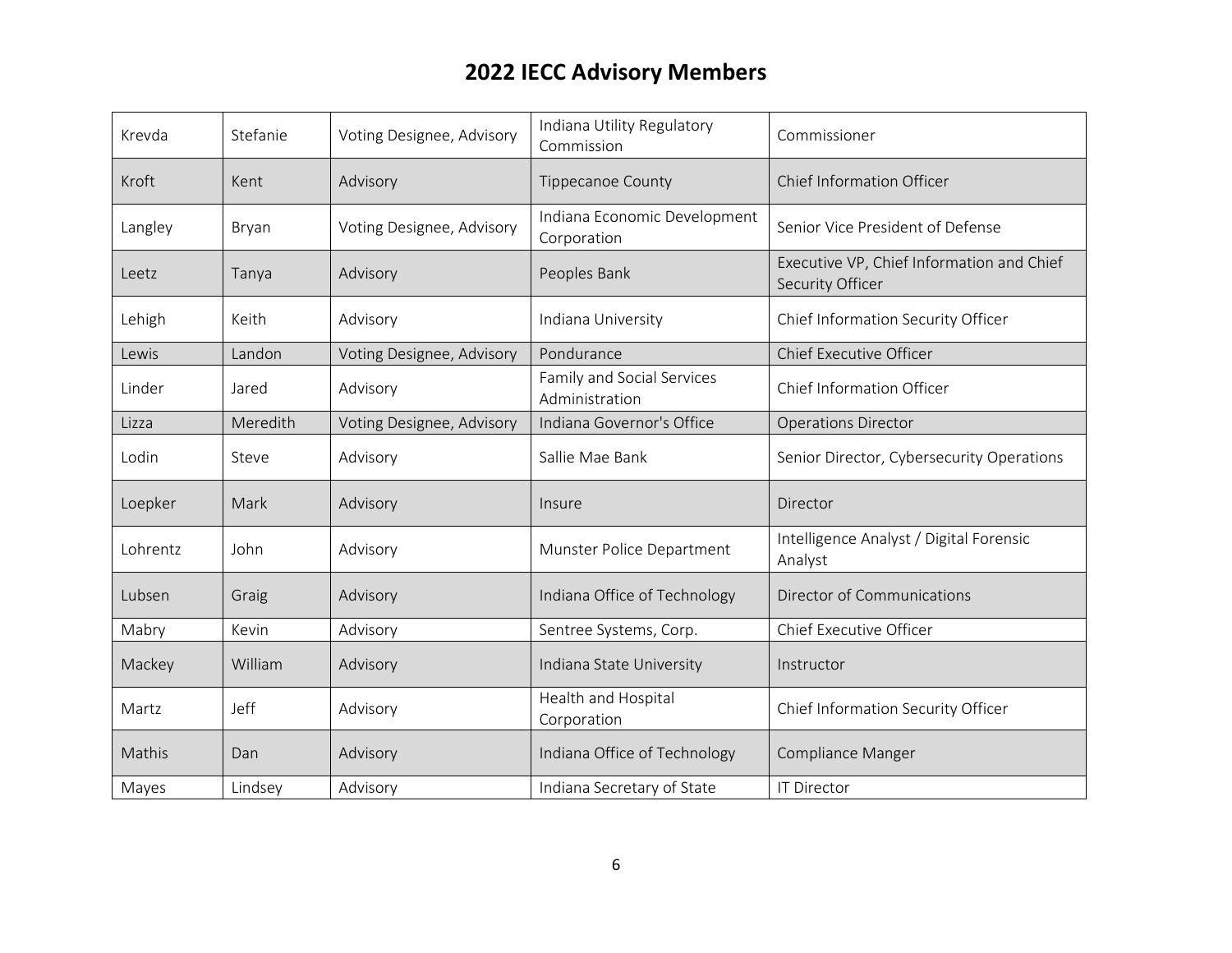| McCuaig       | Becca        | Advisory                  | <b>AIM</b>                                        | Technical Assistance-Indiana Municipal<br>Lawyers Association |
|---------------|--------------|---------------------------|---------------------------------------------------|---------------------------------------------------------------|
| McCullough    | H. Cliff     | Advisory                  | Family and Social Services<br>Administration      | Director, Privacy and Security Office                         |
| <b>McGraw</b> | Michael      | Advisory                  | McGraw Consulting Group LLC                       | Senior Consultant                                             |
| Meadors       | Joe          | Advisory                  | Gaylor Electric Inc                               | Vice President of Information Services                        |
| Merkner       | Karl         | Advisory                  | United Federal Credit Union                       | Security Engineer                                             |
| Mertens       | Chris        | Advisory                  | Hamilton County                                   | Director of Information Technology                            |
| Miller        | Scott        | Advisory                  | <b>Citizens Energy Group</b>                      | Manager of Security and Compliance                            |
| Mitchell      | Kelly        | Advisory                  | <b>State Treasurer</b>                            | Treasurer                                                     |
| Moody         | Chris        | Advisory                  | Evansville Water and Sewer<br>Utility             | Software Engineer                                             |
| Moran         | Mary         | Advisory                  | Indiana Department of<br><b>Homeland Security</b> | Response and Recovery Director                                |
| Musgrave      | Anthony      | Advisory                  | <b>Booz Allen Hamilton</b>                        | <b>Cyber Mission Specialist</b>                               |
| Ndow          | Emmanuel     | Advisory                  | Marion General Hospital                           | Chief Information Officer                                     |
| <b>Neely</b>  | Dewand       | Advisory                  | <b>MGT Consulting</b>                             | Chief Information Officer                                     |
| <b>Nevers</b> | Frank        | Advisory                  | Franciscan Alliance, Inc.                         | Security Program Manager                                      |
| Newman        | Anthony      | Voting Designee, Advisory | Purdue University                                 | Chief Information Security Officer                            |
| Odum          | Matt         | Advisory                  | Briljent, LLC                                     | President                                                     |
| O'Hara        | <b>Brian</b> | Advisory                  | <b>BTO Associates, LLC</b>                        | President/CEO                                                 |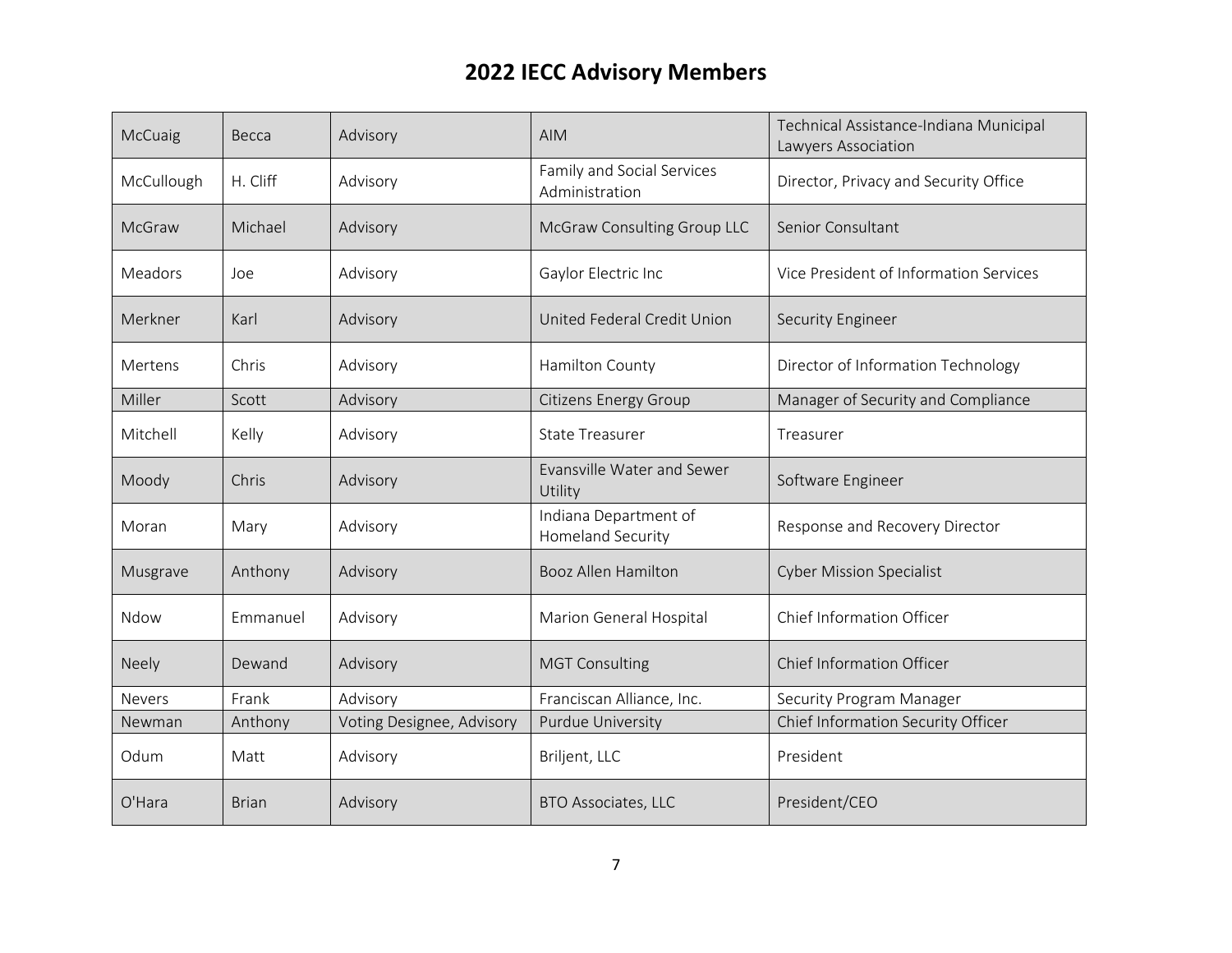| Ortiz       | Jason        | Advisory                  | Pondurance                                        | Senior. Product Engineer                                                                                                            |
|-------------|--------------|---------------------------|---------------------------------------------------|-------------------------------------------------------------------------------------------------------------------------------------|
| Owen        | Dan          | Advisory                  | Sexton's Creek                                    | Associate                                                                                                                           |
| Phelps      | Tasha        | Advisory                  | Phelco Technologies, Inc.                         | President                                                                                                                           |
| Poliquin    | Daniel       | Advisory                  | Deloitte                                          | <b>Cyber Risk Services</b>                                                                                                          |
| Potchanant  | Joe          | Advisory                  | Indiana University - REN-ISAC                     | Director of Member Services and Support                                                                                             |
| Prostko     | Robert       | Advisory                  | Allegion, plc                                     | Deputy General Counsel, Cybersecurity and<br>Intellectual Property, and Chief Privacy<br>Officer and Principal at Allegion Ventures |
| Putnam      | Reid         | Advisory                  | Gregory & Appel Insurance                         | Vice President, Commercial Insurance                                                                                                |
| Rapp        | Douglas      | Advisory                  | Cyber Leadership Alliance                         | President                                                                                                                           |
| Ravenna     | Leon         | Advisory                  | <b>KAR Global</b>                                 | Chief Information Security Officer                                                                                                  |
| Redman      | Justin       | Advisory                  | <b>Citizens Energy Group</b>                      | Manager Water System Control and<br>Planning                                                                                        |
| Reuter      | Ed           | Advisory                  | Indiana Statewide 911 Board                       | <b>Executive Director</b>                                                                                                           |
| Reynolds    | Stephen      | Advisory                  | <b>Baker McKenzie</b>                             | Partner, IPTech                                                                                                                     |
| Reynolds    | M. Brent     | Advisory                  | Naval Surface Warfare Center<br>(NSWC)            | Chief Scientist for Cybersecurity                                                                                                   |
| Richhart    | Robert       | Voting Designee, Advisory | <b>Hoosier Energy REC</b>                         | Chief Technology Officer                                                                                                            |
| Roberts     | David        | Voting Designee, Advisory | Indiana Economic Development<br>Corporation       | Vice President, Chief Innovation Officer,<br><b>Business Development</b>                                                            |
| Rockensuess | <b>Brian</b> | Advisory                  | Indiana Department of<br>Environmental Management | Chief of Staff                                                                                                                      |
| Rogers      | Marcus       | Advisory                  | Purdue Polytechnic                                | Professor/Executive Director Cybersecurity<br>Programs/Chief Scientist HTCU                                                         |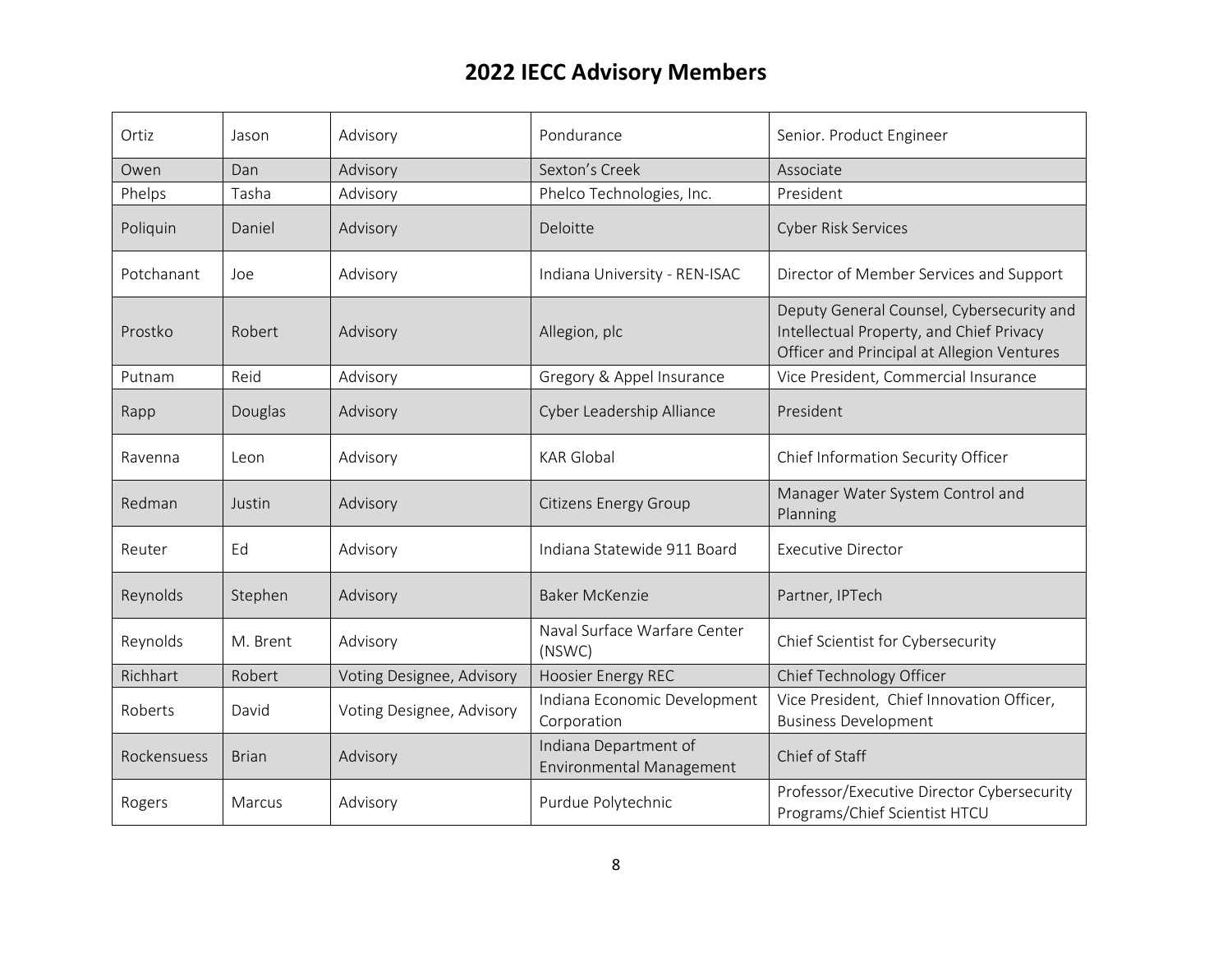| Rogers             | Marc               | Advisory | Purdue                                            | Executive Director Purdue Cyber<br>Apprenticeship Program (PCAP)               |
|--------------------|--------------------|----------|---------------------------------------------------|--------------------------------------------------------------------------------|
| Rogowski           | Peri               | Advisory | Indiana Department of<br>Homeland Security        | <b>State Planning Director</b>                                                 |
| Rogowski           | Peri               | Advisory | Indiana Department of<br><b>Homeland Security</b> | <b>State Planning Director</b>                                                 |
| Romero             | Joseph             | Advisory | IU Health                                         | <b>Emergency Preparedness Program</b><br>Manager                               |
| Ross               | Michael            | Advisory | Indiana Criminal Justice<br>Institute             | <b>Behavioral Health Division Director</b>                                     |
| Rupel              | Johnathan<br>(CPT) | Advisory | Raytheon                                          | <b>Cyber Engineer</b>                                                          |
| Salahieh           | Rami<br>Maximus    | Advisory | Ivy Tech Community College,<br>Valparaiso, NIISSA | CSIA Program Chair, CSOC Valpo Director                                        |
| Scarbro<br>Kennedy | Valinda            | Advisory | <b>IBM</b>                                        | IBM Global University Specialty Progrsms<br>Manager - Medical, Legal and HBCUs |
| Schmelz            | Pam                | Advisory | Ivy Tech Community College                        | Chair, School of<br><b>Information Technology</b>                              |
| Schmidt            | Eric               | Advisory | Eskenazi Health                                   | Information Security Officer                                                   |
| Schroers           | Steven             | Advisory | Winston and Strawn, LLP                           | <b>Technical Support Supervisor</b>                                            |
| Shackelford        | Scott              | Advisory | Indiana University                                | Program Chair and Director                                                     |
| Shemroske          | Ken                | Advisory | University of Southern Indiana                    | Associate Professor of Computer<br><b>Information Systems</b>                  |
| Silbaugh           | Chris              | Advisory | Rolls Royce                                       | Senior Security Strategy Officer                                               |
| Skalon             | Dave               | Advisory | Indiana National Guard                            | <b>Chief Information Officer</b>                                               |
| Souza              | Diego              | Advisory | Cummins, Inc.                                     | Global Chief Information Security Officer                                      |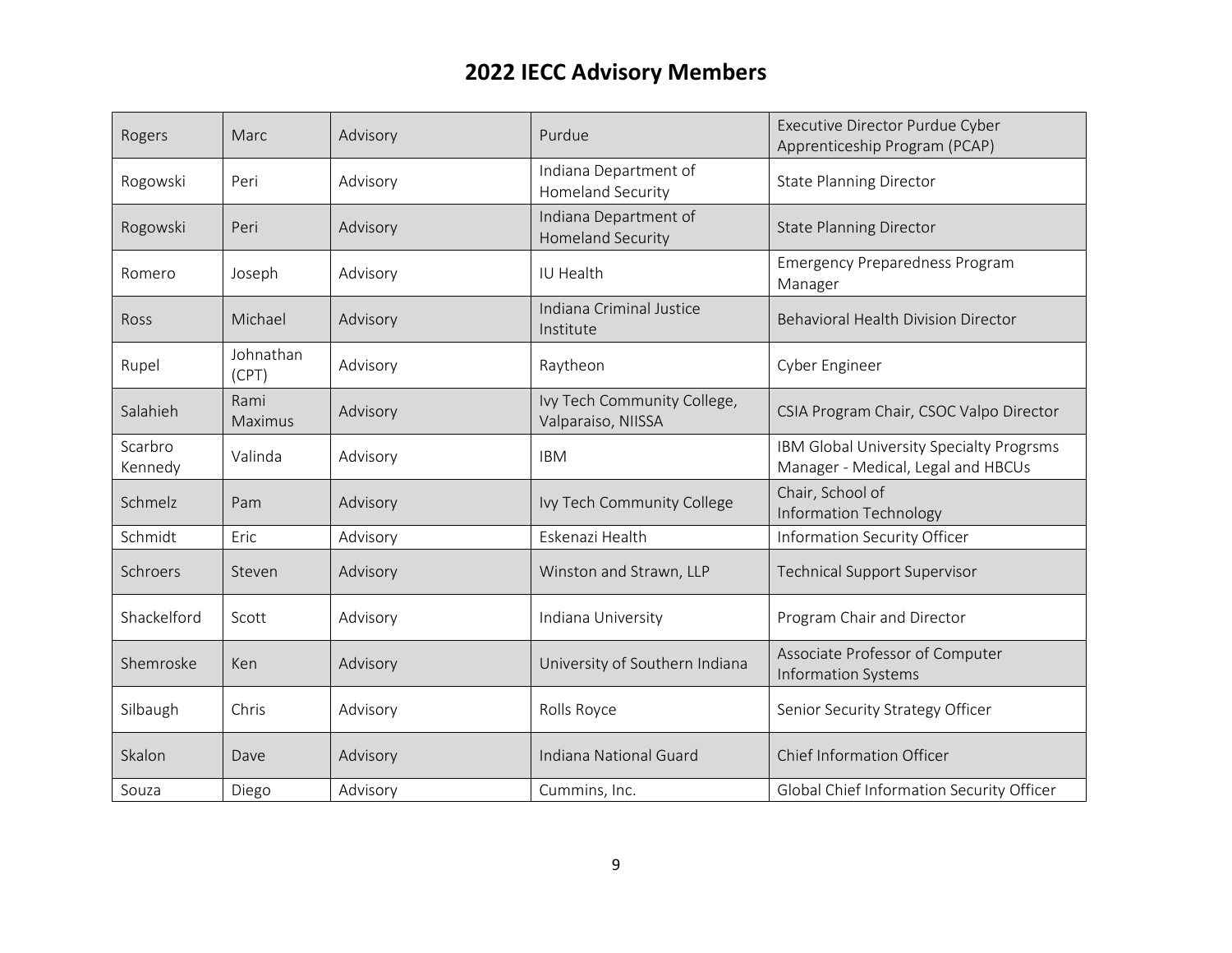| Souza      | Tony        | Advisory                  | Duke Energy                                            | Director, Cybersecurity Architecture, IT/OT<br>& TVM    |
|------------|-------------|---------------------------|--------------------------------------------------------|---------------------------------------------------------|
| Stahl      | Tad         | Advisory                  | IN-ISAC / Indiana Intelligence<br><b>Fusion Center</b> | Director / Deputy Director for Cyber<br>Intelligence    |
| Staton     | <b>Jim</b>  | Voting Designee, Advisory | Indiana Economic Development<br>Corporation            | Secretary of Commerce                                   |
| Stouder    | Kevin       | Advisory                  | Indiana Department of Financial<br>Institutions        | IT Examiner, IT Program Lead                            |
| Sturgeon   | <b>Nick</b> | Advisory                  | IU Health                                              | Director, Information Security                          |
| Swearingen | Mark        | Advisory                  | Hall, Render, Killian, Heath &<br>Lyman, P.C.          | Shareholder                                             |
| Swearingen | <b>Brad</b> | Voting Designee, Advisory | Rolls Royce                                            | Director of Cybersecurity, Defense<br>Products          |
| Swetnam    | Douglas     | Voting Designee, Advisory | Indiana Office of Attorney<br>General                  | Section Chief - Data Privacy and Identity<br>Theft Unit |
| Taylor     | Curtis      | Advisory                  | Wabash Valley Power                                    | Executive Vice President, Technology<br>Services        |
| Thompson   | $\perp$     | Advisory                  | Alpine Start                                           | Founder                                                 |
| Torres     | Lori        | Voting Designee, Advisory | Indiana Attorney General                               | Chief of Staff                                          |
| Tucker     | Jeff        | Voting Designee, Advisory | Indiana Department of<br>Workforce Development         | Chief Information Officer                               |
| Turner     | Larry       | Voting Designee, Advisory | Indiana State Police                                   | Lt. Colonel, Office of the Assistant<br>Superintendent  |
| VanZee     | Andrew      | Advisory                  | Indiana Hospital Association                           | Vice President of Regulatory and Hospital<br>Operations |
| Vare       | Todd        | Advisory                  | Barnes & Thornburg LLP                                 | Partner                                                 |
| Vespa      | Tony        | Advisory                  | Vespa Group, LLC                                       | Owner                                                   |